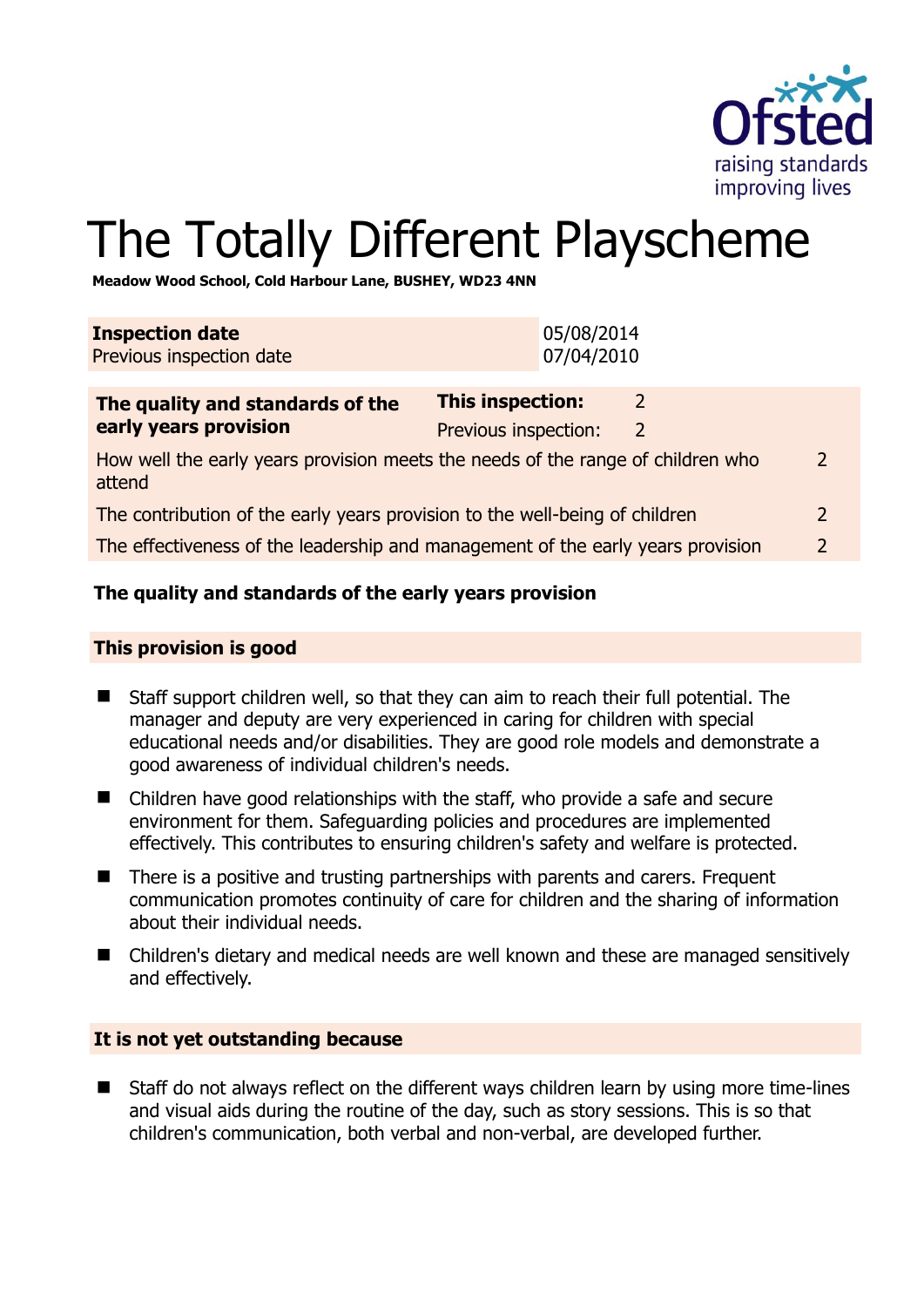# **Information about this inspection**

Inspections of registered early years provision are:

- scheduled at least once in every inspection cycle the current cycle ends on 31 July 2016
- scheduled more frequently where Ofsted identifies a need to do so, for example where provision was previously judged inadequate
- **•** brought forward in the inspection cycle where Ofsted has received information that suggests the provision may not be meeting the legal requirements of the Early Years Foundation Stage or where assessment of the provision identifies a need for early inspection
- **•** prioritised where we have received information that the provision is not meeting the requirements of the Early Years Foundation Stage and which suggests children may not be safe
- scheduled at the completion of an investigation into failure to comply with the requirements of the Early Years Foundation Stage.

The provision is also registered on the voluntary and compulsory parts of the Childcare Register. This report includes a judgment about compliance with the requirements of that register.

# **Inspection activities**

■ to staff and children and observed the interactions taking place during routines and The inspector observed activities taking place both indoors and outside. She spoke children's play.

 $\blacksquare$ The inspector had discussions with the manager. She looked at and discussed the policies and procedures used and the impact on their practice. These included the

- safeguarding policy and procedures.
- The inspector carried out a joint observation with the manager.
- $\blacksquare$ The inspector checked evidence of suitability and qualifications of staff working with children.
- The inspector discussed the self-evaluation process and how this is used to continually identify future improvement.

**Inspector**  Maura Pigram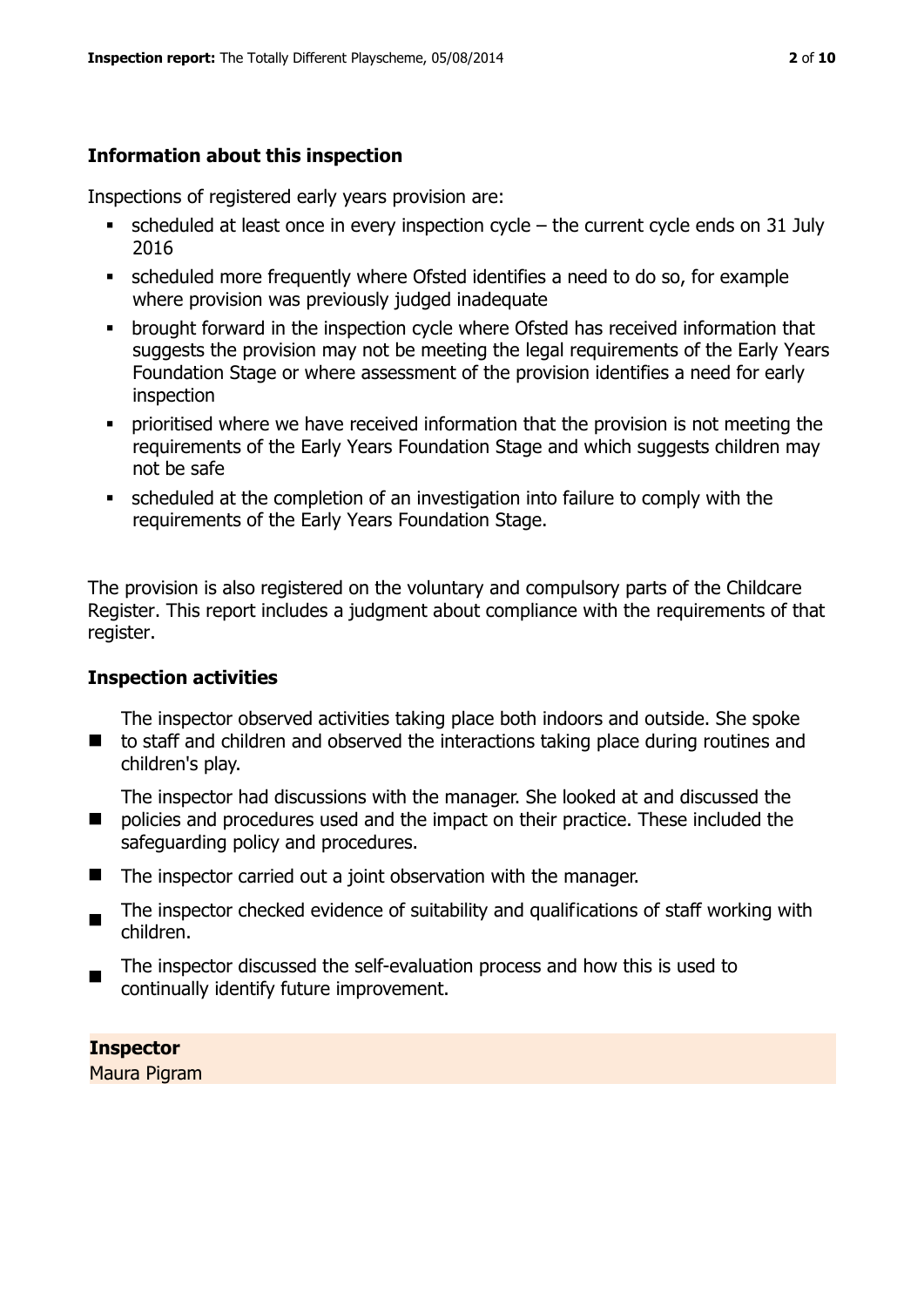# **Full report**

#### **Information about the setting**

The Totally Different Playscheme was registered in 1997. It re-registered in 2007 due to changing to a limited company. It is on the Early Years Register and the compulsory and voluntary parts of the Childcare Register. It is committee-led and operates from Meadow Wood School in Bushey, Hertfordshire. The school has been specially designed to accommodate children with special educational needs and/or disabilities. Children have access to a hall, a soft play room, a sensory room, a library area and a playground with apparatus adapted for the use of children with limited mobility and wheelchair users. The holiday playscheme is open for four days during the Easter holiday and for three weeks during the summer holidays from 10.30am until 3.30pm. The holiday playscheme serves children from the local and surrounding areas. Children attend for a variety of sessions. There are currently 11 children on roll. Of whom, two are in the early years age range. The holiday playscheme employs two members of staff who have relevant qualifications. Other staff consist of 11 volunteers, many of whom are experienced in caring for children with specific needs and/or disabilities. Some of the volunteers are training for Qualified Teacher Status and two have related qualifications, which include physiotherapy and a visual impairment specialism. The holiday playscheme receives support from the local authority.

# **What the setting needs to do to improve further**

#### **To further improve the quality of the early years provision the provider should:**

■ extend children's communication skills even further, for example, by using time-lines and visual aids during story sessions to introduce new words and provide a more rich and sharply-focused imaginative learning experience for children.

# **Inspection judgements**

#### **How well the early years provision meets the needs of the range of children who attend**

Staff treat every child with respect and as individuals. The manager and her deputy are very experienced in supporting children with special educational needs and/or disabilities. They share their experience with the dedicated team of volunteers, some of whom are also experienced in this area of expertise. Staff are effective in ensuring that all children are fully integrated and supported in their learning, regardless of their starting points. Detailed information about children's individual interests and needs is obtained from parents prior to children starting. This is shared with all staff so that they are well informed about identified goals. Each child has their own individual profile, which is easily available for key persons and all staff. This is well used along with ongoing observations to plan activities and purposeful play. This helps children to make progress in their learning and development according to their individual abilities. Information about the children's day is shared through daily discussions and the use of a whiteboard. For example, staff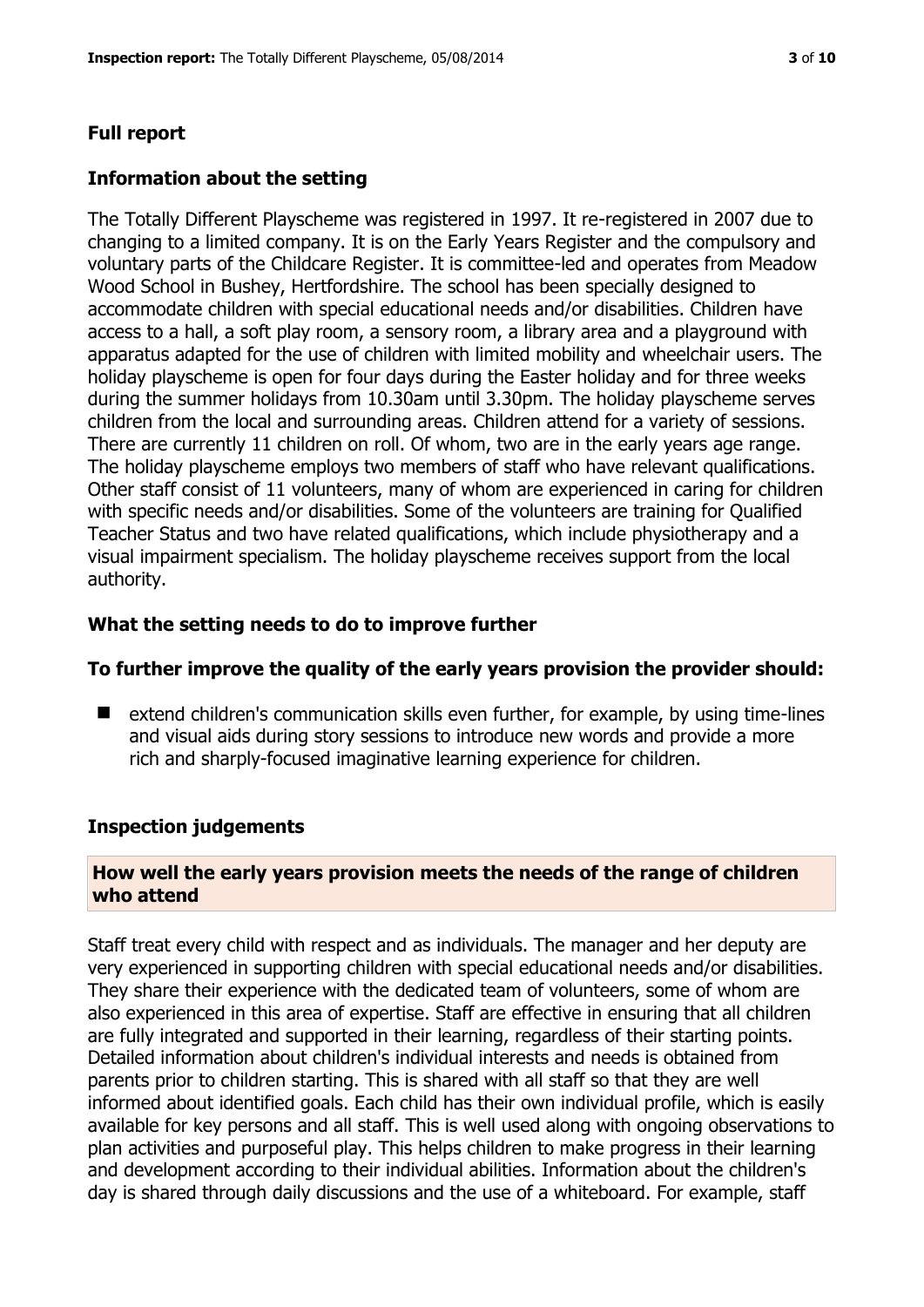write information about what the children have enjoyed doing during the day. This means that parents and/or carers can discuss these with their children when they are home. As a result, there is continuity of learning between both parties.

Children are provided with a wide range of activities to aid their readiness for school. For example, they enjoy experimenting with paint and are provided with resources to ensure that they can fully participate. They love cooking and recently enjoyed making individual trifles. During this time, they learnt about quantities needed and the process of liquids turning to solid food. They also learnt about using equipment, such as electric mixers safely. Children particularly enjoy story sessions. They are provided with opportunities to choose their favourite stories and some children enjoy listening to these using compact discs and headphones. The quality of teaching is good and staff use effective teaching strategies, such as facial expressions and tone of voice to enhance the story sessions. Some staff use sign language with children who use this form of communication. However, staff do not consistently use visual aids and time-lines with new children to support children's communication skills.

Children enjoy free play as well as adult-led activities. They particularly enjoy taking part in group activities outdoors. The attentive staff provide one-to-one support as necessary. The manager and the deputy are good role models. For example, they use open-ended questions to obtain responses children. They are natural communicators with children and give them choices throughout the day. This promotes children's self-esteem. As a result, children feel secure and are happy to join in with the adult-led activities. For example, children smile and giggle in delight when they join in with a popular outdoor game. Their numeracy knowledge is supported when they count the number of paces that they need to take during the game. This is also supported during the wide range of activities offered, such as art and craft, construction and the singing of popular songs. These activities also support children's personal, social and emotional development. Children occasionally visit a nearby park. This contributes to helping them to experience the wider world.

#### **The contribution of the early years provision to the well-being of children**

Staff are friendly and approachable and work in close partnership with parents to ensure children's needs are met. A high ratio of staff and effective deployment means that children's individual needs are well met and they are very well supported. As a result, children have warm relationships with the staff and show that they have secure attachments with them. Staff provide a bright and stimulating environment. Consequently, children have the opportunity to explore the good quality resources, including a soft-play room and a sensory room. Continuous discussions with parents and/or carers means that staff are very aware of targets set by other professionals to support children's care and development. The manager records detailed information about each child and all required information is obtained and shared with staff. This contributes to helping children make a comfortable and smooth transition from home to the holiday playscheme. However, visual aids, such as timelines are not consistently used with new children, so that they can understand what will happen next during their day.

Children's behaviour is managed in a positive manner and staff sensitively manage any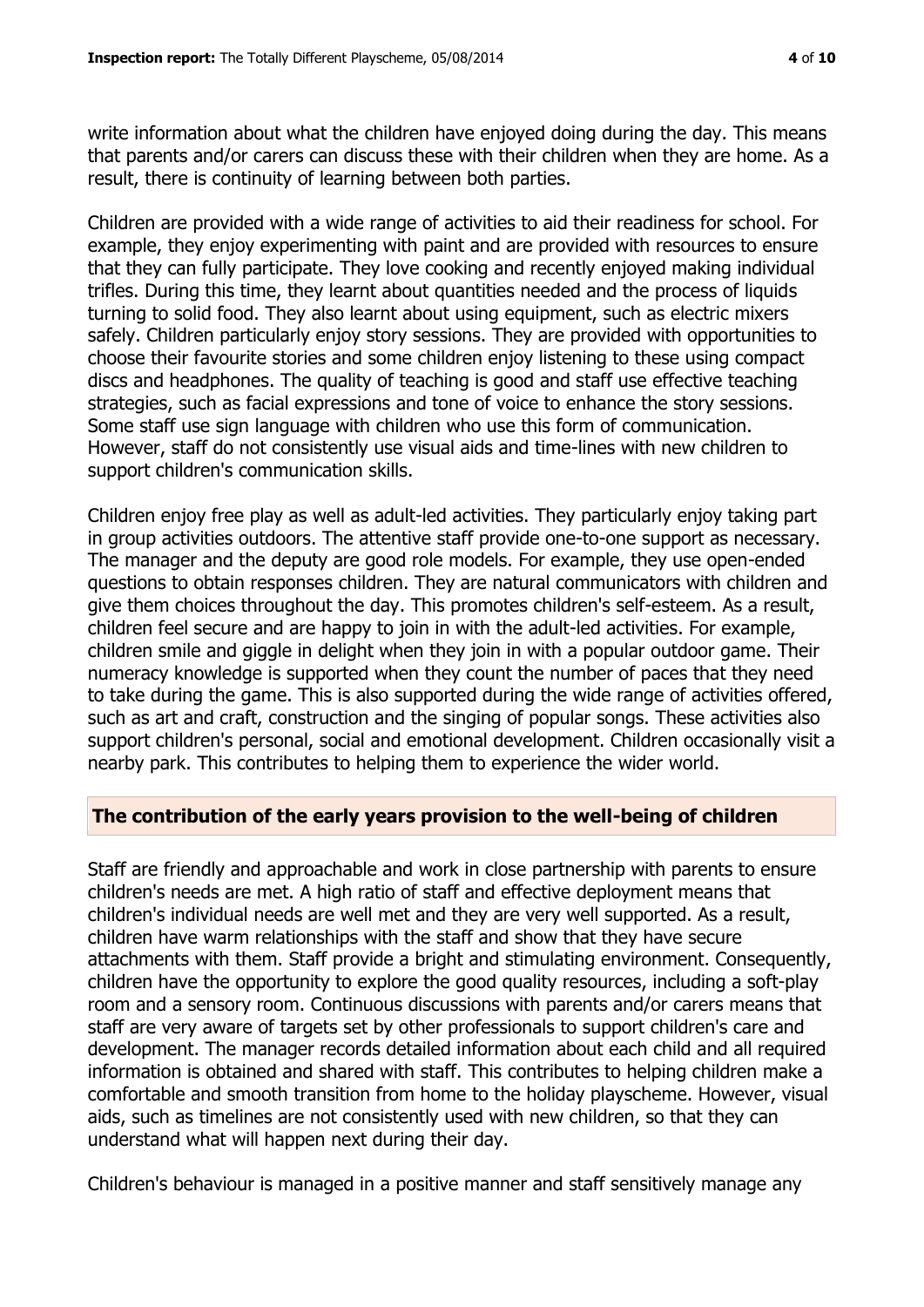occasional instances of challenging behaviour. The manager is very aware of each child's behaviour patterns and takes positive steps to ensure that these are not disruptive to others. For example, she ensures that children are provided with sufficient space during activities and mealtimes to ensure they continue to feel safe and secure. Children develop a sense of achievement and their self-esteem is promoted during the routine of the day. For example, the terms 'good asking' and 'good listening' are regularly used. Care routines are managed effectively and children's dietary needs are well met. This is due to the close partnership with parents, who supply their children's lunches. Some staff are trained in specialist feeding techniques and carry this out efficiently. Food supplied by parents is appropriately stored and drinks of water are encouraged, so that children remain hydrated during the day. Since the last inspection, the process for administrating medications has been reviewed. This is now always witnessed by two people, which further protects children's welfare.

Children's understanding of safety is promoted during the routine of the day. Gentle reminders ensure that children are considerate of each other during their play. For example, when playing running games, they are reminded to give each other space to play safely. Children are able to take supervised risks in their play when they play in the soft-play area. During this time, they are encouraged to develop their physical skills. Positive staff interaction means that each child makes independent decisions in their play. Praise is frequently used, so that children develop confidence to take safe risks within their play. Staff sensitively assist children according to their individual needs.

#### **The effectiveness of the leadership and management of the early years provision**

The provider has a clear understanding of her legal responsibilities to implement the welfare requirements of the Early Years Foundation Stage. This ensures that children are safe and secure. Safer recruitment procedures ensure those that work with children are suitable to do so. Clear inductions at the beginning of the playscheme contribute to staff having a secure understanding of safeguarding issues and how to protect children in their care. Clear management responsibilities related to child protection have been established. This includes having named designated persons responsible for ensuring the correct safeguarding procedures are followed if there is a concern. Policies are available for parents and a copy of the safeguarding policy is sent to parents before their children start. This means that they are clear about staff's responsibilities in keeping children safe from harm. Risk assessments are carried out daily in all areas used by children and for all activities, including outings. Any identified hazards are quickly minimised. The premises are secure and children are always very well supervised to ensure that they are safe at all times.

The playscheme is well led by the manager. She is well supported by her deputy and staff so that there is a caring, calm nurturing atmosphere for the children. The committee members who attend meetings to discuss the organisation and continued development of the playscheme also assist her. Some volunteers have been volunteering for a number of years and they share their experience and knowledge to ensure children's needs are met. Training needs are discussed at staff meetings at the beginning of the day and these, such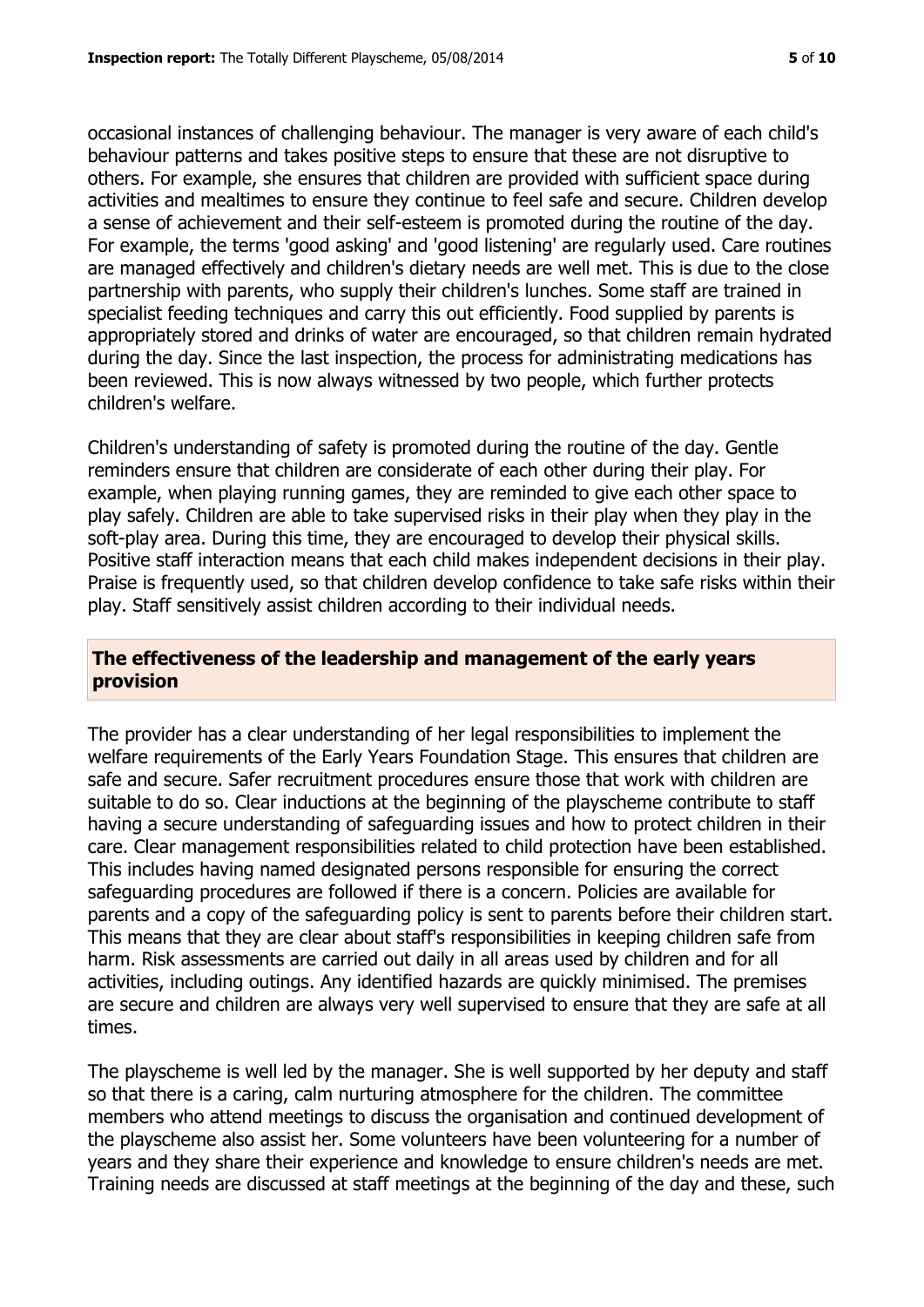as first-aid and safeguarding, are supported. The manager has a clear vision for the playscheme and has a positive attitude to continue to deliver high quality care for the children. She evaluates her practice so that targets for continuous improvement can be made. The recommendations made at the previous inspection have been successfully addressed. For example, since the last inspection all polices have been reviewed to ensure that they contain all the necessary information and the sharing of information about activities children participate in has improved.

The close partnership with parents contributes effectively to children's well-being and ensures their care and learning needs are fully supported. There are good systems in place for gathering important entry details from parents about children's care and learning needs. Information about their children's ongoing needs is regularly exchanged. Parents value the time staff spend with their children and speak highly about the provision. The manager and deputy also have close links with other professionals working with the children and with the teachers of the school where the holiday playscheme is held. These links mean that children's needs are well known and any adjustments to the planned activities can be made. They are also very familiar with the resources available to children and use this accordingly to meet children's needs, such as the sensory room.

# **The Childcare Register**

| The requirements for the compulsory part of the Childcare Register are | Met |
|------------------------------------------------------------------------|-----|
| The requirements for the voluntary part of the Childcare Register are  | Met |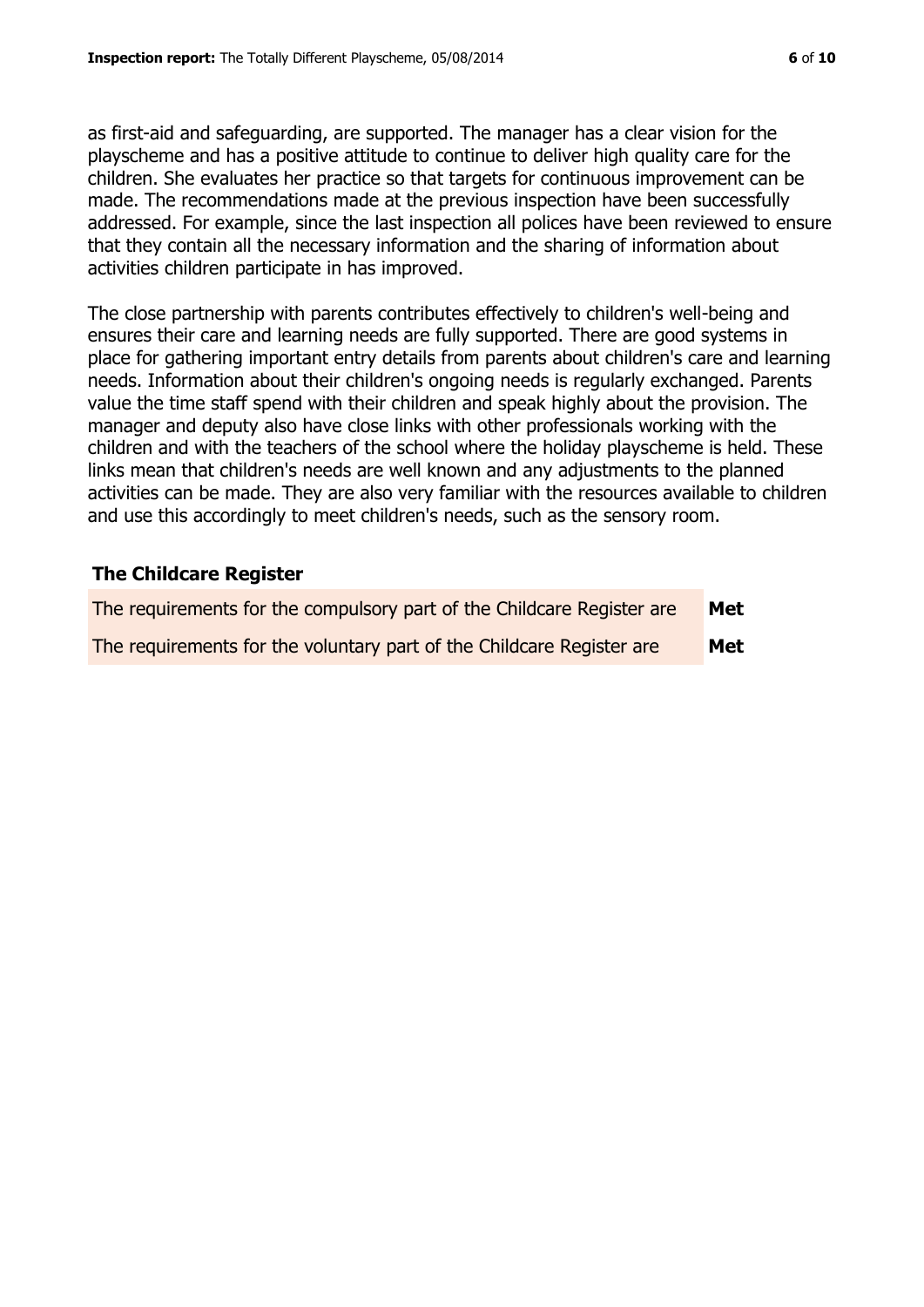# **What inspection judgements mean**

# **Registered early years provision**

| <b>Grade</b> | <b>Judgement</b>        | <b>Description</b>                                                                                                                                                                                                                                                                                                                                                                                |
|--------------|-------------------------|---------------------------------------------------------------------------------------------------------------------------------------------------------------------------------------------------------------------------------------------------------------------------------------------------------------------------------------------------------------------------------------------------|
| Grade 1      | Outstanding             | Outstanding provision is highly effective in meeting the needs<br>of all children exceptionally well. This ensures that children are<br>very well prepared for the next stage of their learning.                                                                                                                                                                                                  |
| Grade 2      | Good                    | Good provision is effective in delivering provision that meets<br>the needs of all children well. This ensures children are ready<br>for the next stage of their learning.                                                                                                                                                                                                                        |
| Grade 3      | Requires<br>improvement | The provision is not giving children a good standard of early<br>years education and/or there are minor breaches of the<br>safeguarding and welfare requirements of the Early Years<br>Foundation Stage. We re-inspect nurseries and pre-schools<br>judged as requires improvement within 12 months of the date<br>of inspection.                                                                 |
| Grade 4      | Inadequate              | Provision that is inadequate requires significant improvement<br>and/or enforcement action. The provision is failing to give<br>children an acceptable standard of early years education and/or<br>is not meeting the safeguarding and welfare requirements of<br>the Early Years Foundation Stage. It will be monitored and<br>inspected again within six months of the date of this inspection. |
| Met          |                         | There were no children present at the time of the inspection.<br>The inspection judgement is that the provider continues to<br>meet the requirements for registration.                                                                                                                                                                                                                            |
| Not met      |                         | There were no children present at the time of the inspection.<br>The inspection judgement is that the provider does not meet<br>the requirements for registration.                                                                                                                                                                                                                                |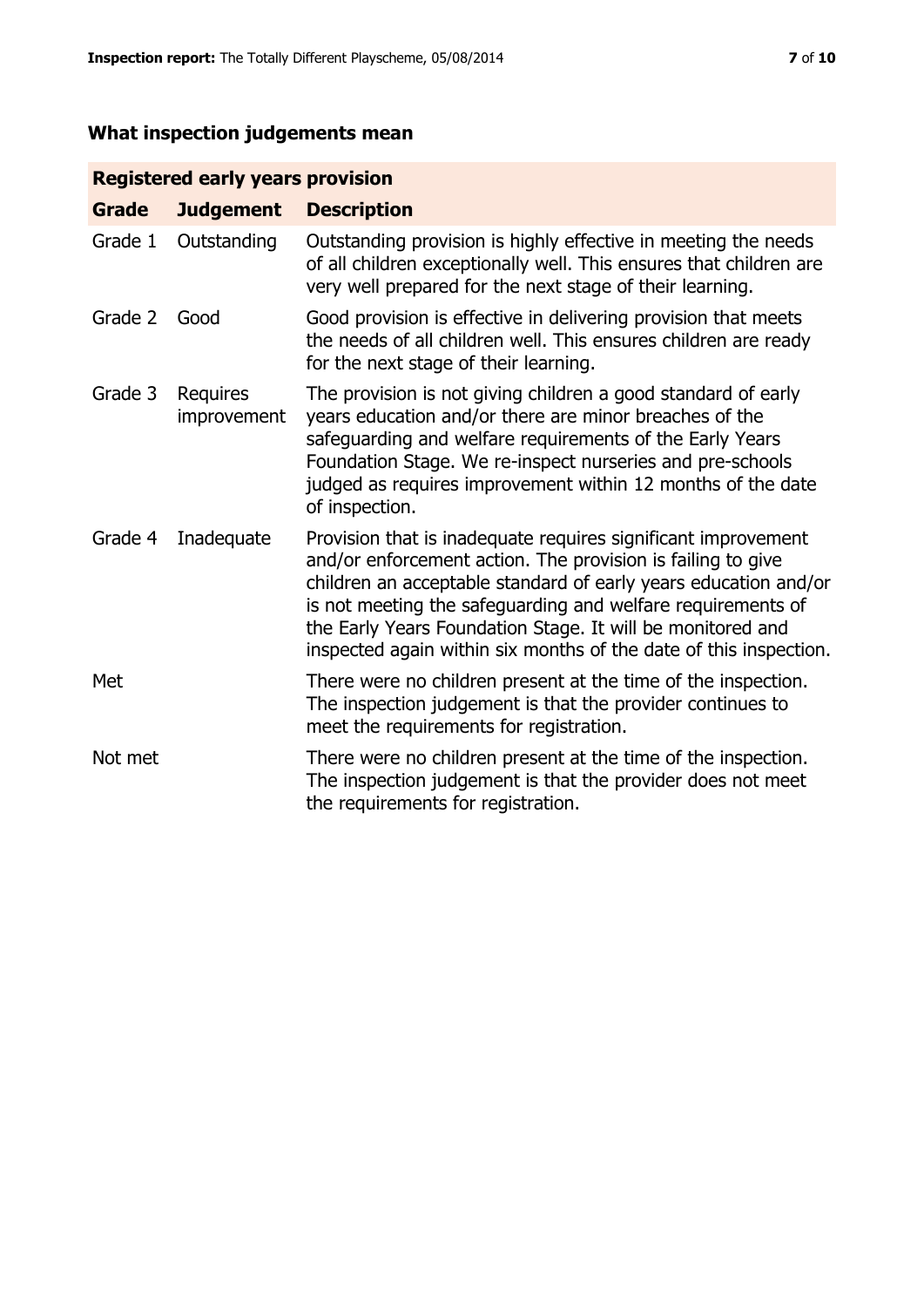#### **Inspection**

This inspection was carried out by Ofsted under sections 49 and 50 of the Childcare Act 2006 on the quality and standards of provision that is registered on the Early Years Register. The registered person must ensure that this provision complies with the statutory framework for children's learning, development and care, known as the Early Years Foundation Stage.

# **Setting details**

| Unique reference number       | EY364508                            |
|-------------------------------|-------------------------------------|
| <b>Local authority</b>        | Hertfordshire                       |
| <b>Inspection number</b>      | 863812                              |
| <b>Type of provision</b>      |                                     |
| <b>Registration category</b>  | Childcare - Non-Domestic            |
| Age range of children         | $0 - 17$                            |
| <b>Total number of places</b> | 14                                  |
| Number of children on roll    | 11                                  |
| <b>Name of provider</b>       | <b>Totally Different Playscheme</b> |
| Date of previous inspection   | 07/04/2010                          |
| <b>Telephone number</b>       | 0208 420 720                        |

Any complaints about the inspection or the report should be made following the procedures set out in the guidance *'Complaints procedure: raising concerns and making complaints* about Ofsted', which is available from Ofsted's website: www.ofsted.gov.uk. If you would like Ofsted to send you a copy of the guidance, please telephone 0300 123 4234, or email enquiries@ofsted.gov.uk.

# **Type of provision**

For the purposes of this inspection the following definitions apply:

Full-time provision is that which operates for more than three hours. These are usually known as nurseries, nursery schools and pre-schools and must deliver the Early Years Foundation Stage. They are registered on the Early Years Register and pay the higher fee for registration.

Sessional provision operates for more than two hours but does not exceed three hours in any one day. These are usually known as pre-schools, kindergartens or nursery schools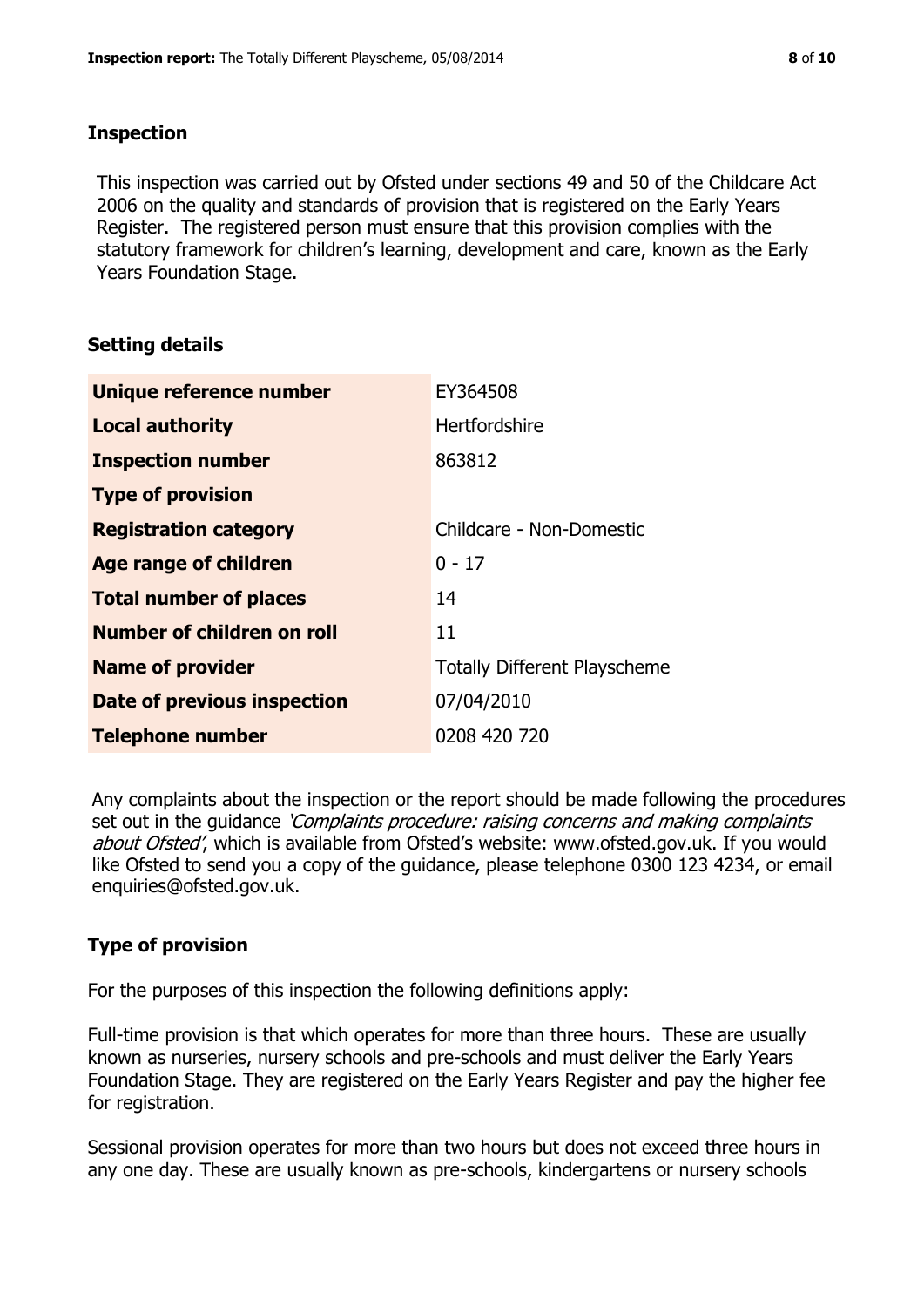and must deliver the Early Years Foundation Stage. They are registered on the Early Years Register and pay the lower fee for registration.

Childminders care for one or more children where individual children attend for a period of more than two hours in any one day. They operate from domestic premises, which are usually the childminder's own home. They are registered on the Early Years Register and must deliver the Early Years Foundation Stage.

Out of school provision may be sessional or full-time provision and is delivered before or after school and/or in the summer holidays. They are registered on the Early Years Register and must deliver the Early Years Foundation Stage. Where children receive their Early Years Foundation Stage in school these providers do not have to deliver the learning and development requirements in full but should complement the experiences children receive in school.